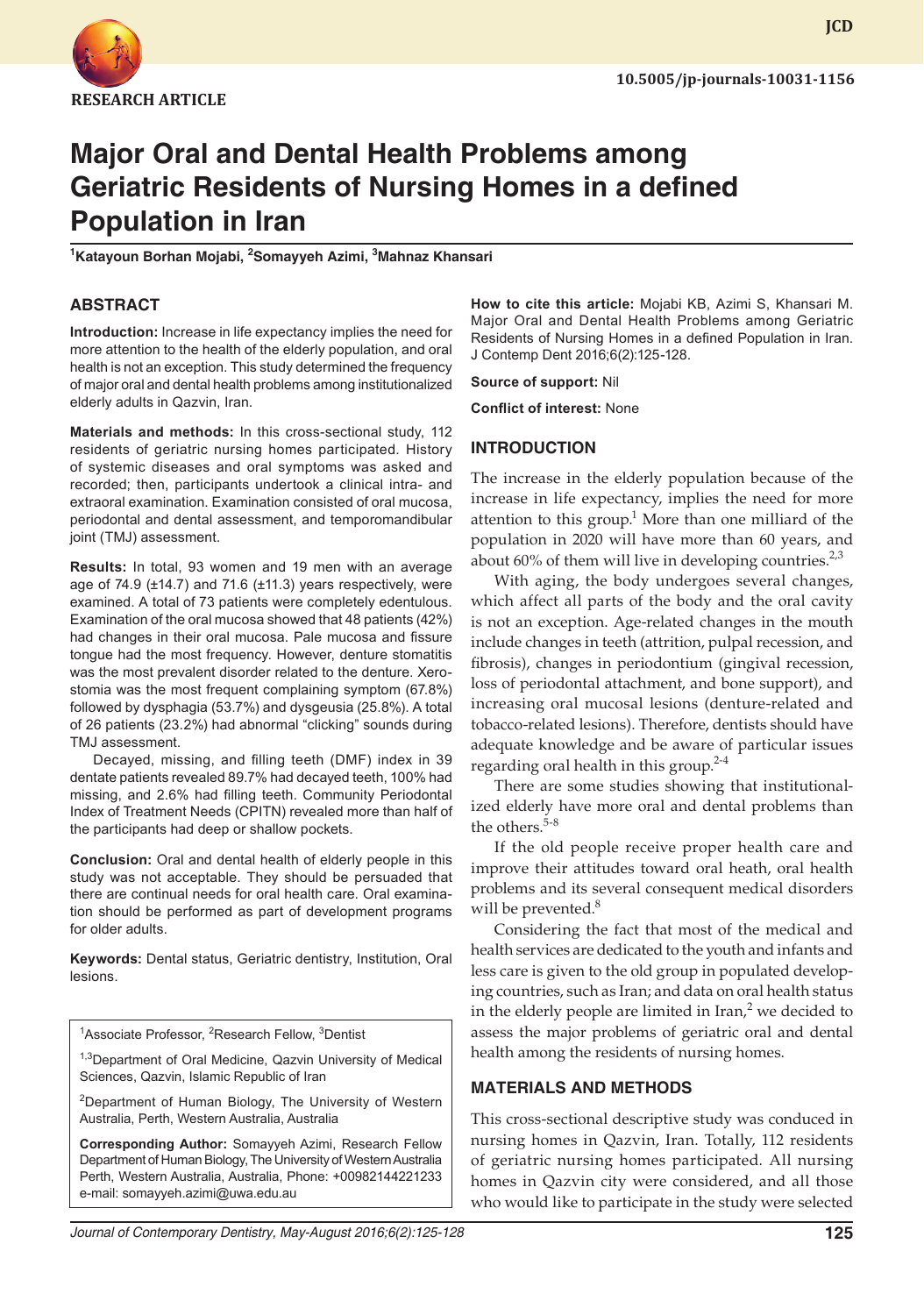by convenience sampling. This research was conducted in full accordance with the World Medical Association declaration of Helsinki. The Research Ethics Committee of the Dental Faculty of Qazvin University of Medical Sciences, Qazvin, Islamic Republic of Iran, approved this study. Informed consent was obtained from the participants or their relatives. Data were collected by organizing face-to-face interviews guided by an arranged questionnaire in a two-month period. Some participants were excluded because of the complexity of communication, due to problems, such as hearing deficiencies or severe psychological diseases. We confirm that patient information remained confidential, and data were anonymized and deidentified for analysis.

The data consisted of demographic information; history of systemic diseases filled from medical records of patients, questions regarding oral symptoms, and the results from intra- and extraoral examinations.

Extraoral examination included temporomandibular joint (TMJ) assessment. Intraoral examination consisted of oral mucosa, periodontal, and dental assessment. Examination was performed under standard conditions, using proper light and disposable mirrors, explorers, and latex gloves. The entire oral cavity was examined for existence of mucosal lesions. The periodontal assessment was done by using the Community Periodontal Index of Treatment Needs (CPITN) index. Conventional codes were used to explain the periodontal condition. Code 0: No sign of disease; Code 1: Presence of gingival bleeding; Code 2: Existing calculus, Code 3: Shallow periodontal pocket (4–5 mm), Code 4: Deep periodontal pocket (6 mm and more). Decayed, missing, and filling teeth index was also determined. Obviously, these two later tests were performed only for the patients who had teeth. A senior dental student performed the examination under the supervision of one oral medicine specialist to address potential sources of bias.

The data were analyzed with Statistical package for the Social Sciences (SPSS) software version 18.0 (SPSS 18, Chicago, IL, USA). Descriptive analysis was used to describe basic features; means (±SD) were reported; and tests of significance were used as appropriate.

### **RESULTS**

A total of 112 residents of the old age nursing homes consisting of 93 women (83%) and 19 men (17%) were assessed. The average age was  $74.9$  ( $\pm$  14.7) for women; and 71.6  $(\pm 11.3)$  for men. The most common systemic disease was hypertension and psychiatric disease. Table 1 shows a list of systemic disease among patients.

Seventy-three patients were completely edentulous. Forty-three patients (38.3%) wore prostheses, while 69 patients (61.7%) did not use any kind of prostheses. Forty patients (93.2%) out of these 43 people used their prostheses at day and night; three patients (6.8%) wore it only during the day; and 30 people (69.7%) needed a change of their dentures.

Examining oral mucosa revealed 48 patients (42%) had unrelated lesions to dentures in their oral mucosa, while 64 patients (58%) did not show a specific change. Oral mucosal lesions were found in participants as shown in Table 2. Assessing denture-related problems in 43 patients who wore prostheses is shown in Table 3.

Prevalence of oral symptoms among all the participants was as follow: Seventy-six patients (67.8%) suffered from xerostomia; 60 patients (53.7%) had problems in swallowing hard food; and 29 patients (25.8%) complained from dysgeusia. Temporomandibular joint assessment revealed 26 patients (23.2%) had abnormal "clicking" sounds. Determining DMF index in 39 patients who had teeth in their mouth showed that 89.7% of the patients

**Table 1:** Prevalence of systemic disease among participants (n=112)

| Systemic disease         | No. | Percentage |
|--------------------------|-----|------------|
| Hypertension             | 25  | 22.3       |
| Psychiatric disease      | 25  | 22.3       |
| Cardiovascular disease   |     | 6.3        |
| Gastrointestinal disease | 4   | 3.6        |
| <b>Diabetes</b>          | 3   | 27         |
| Other diseases           | 8   | 7.2        |
| More than one disease    | 13  | 11.6       |

**Table 2:** Prevalence of oral mucosal lesions unrelated to denture in participants (n=112)

| No. | Percentage |
|-----|------------|
| 16  | 33.3       |
| 5   | 10.4       |
| 3   | 6.2        |
| 3   | 6.2        |
| 2   | 4.1        |
| 2   | 4.1        |
| 1   | 2          |
|     | 2          |
| 1   | 2          |
| 1   | 2          |
| 1   | 2          |
| 12  | 25         |
| 48  | 100        |
|     |            |

**Table 3:** Distribution of participants by denture-related disorders

| Lesion type        | No. | Percentage |
|--------------------|-----|------------|
| Denture stomatitis | 27  | 62.8       |
| Traumatic ulcers   | 10  | 23.4       |
| Epulis fissuratum  | 6   | 13.9       |
| Total              | 43  | 100        |
|                    |     |            |

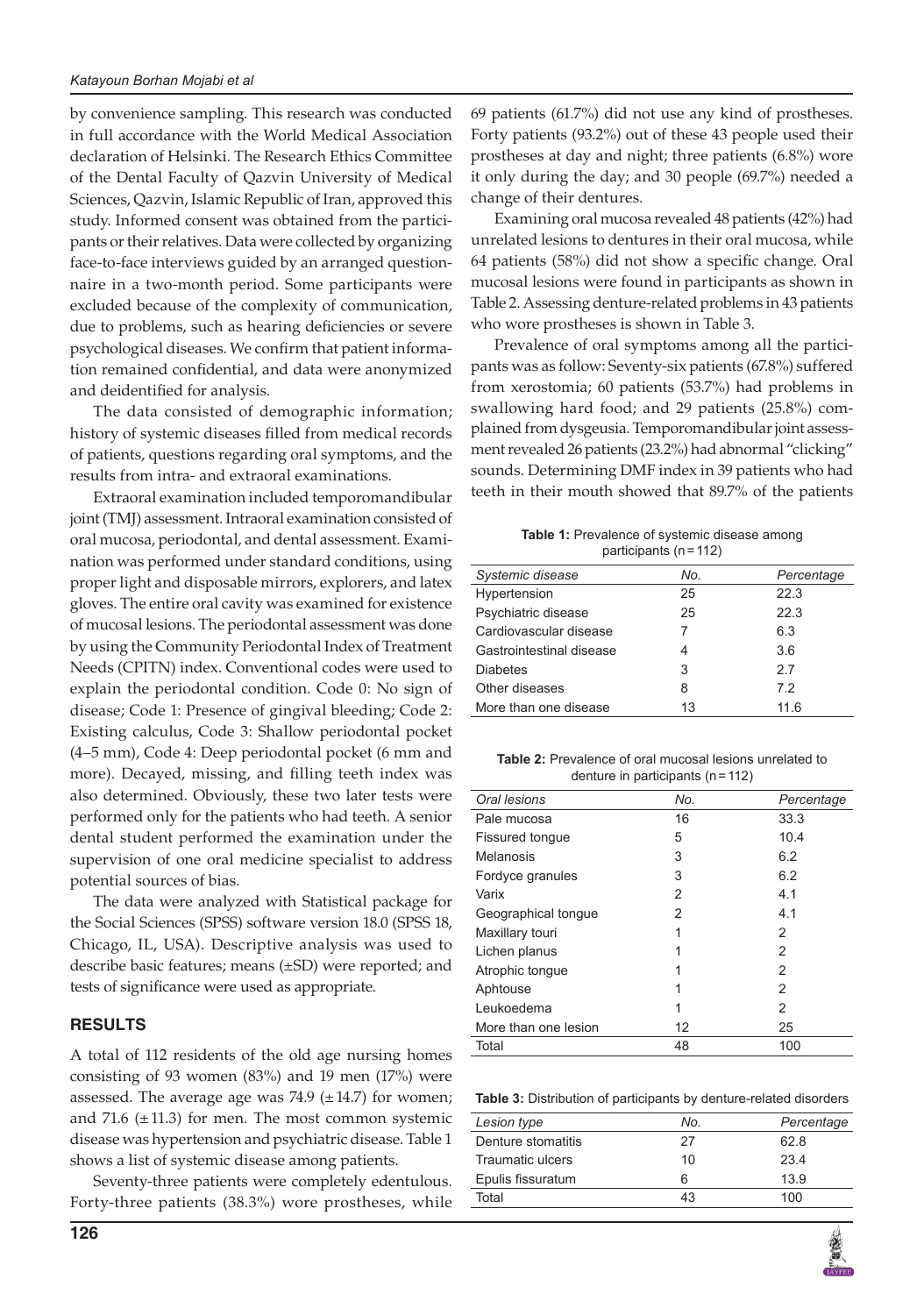#### *Major Oral and Dental Health Problems among Geriatric Residents of Nursing Homes in a defined Population in Iran*

**Table 4:** Distribution of participants by periodontal status

| Periodontal status (CPI scores)            |    | No. Percentage |
|--------------------------------------------|----|----------------|
| Bleeding on probing                        | 3  | 7.7            |
| Calculus                                   | 6  | 15.3           |
| Shallow pockets (4–5 mm pocket depth)      |    | 15 38.5        |
| Deep pockets (more than 6 mm pocket depth) |    | 15 38.5        |
| Total                                      | 39 | 100            |
|                                            |    |                |

had decayed teeth; 100% of them had missed teeth; and 2.6% had filled teeth. Results of periodontal assessment are summarized at Table 4. No case of oral leukoplakia or oral squamous cell carcinoma was detected.

# **DISCUSSION**

The collected data in this study showed poor oral health status among residents of these old age nursing homes in Iran. In this study, from all the subjects, 65.1% were completely edentulous; 38.3% wore prostheses; and 61.7% of edentulous patients did not use any kind of prostheses. Unlüer et al<sup>8</sup> reported that  $67.4\%$  of participants in Turkey were edentulous and 32.6% were partially dentate; 55.5% had complete denture, 11.9% had no denture at all. Comfort et al<sup>9</sup> in a study of the institutionalized elderly in Fiji showed 43% of the population were edentulous. Simunković et al $1^{10}$  in a study of the institutionalized elderly in Croatia showed 45.3% of the population were totally edentulous in both jaws, and one study in Ankara showed that of 1,300 elderly population, 52.5% were completely edentulous.<sup>11</sup>

Among subjects who had complete denture (42 patients), 30 patients (69.7%) needed change of their dentures. In one study in Turkey, this need was reported  $(16.6%)$  that was in contrast with this study.<sup>8</sup> Miyazaki et al<sup>12</sup> in Japan reported 36% of examined institutionalized elderly needed new full or partial denture, and 41% needed only repair.

In this study, from 39 dentate people, 89.7% had caries, and 2.6% had filled teeth. Carter et al<sup>13</sup> reported 65% caries in dentate residents in Christchurch. In one study in Croatia, filled teeth were found in 25.9% of subjects and decayed teeth in 30.9%.<sup>10</sup>

The most common systemic diseases were hypertension and psychological problems in this research. Rabiei et al<sup>2</sup> reported cardiovascular disease and hypertension were the most systemic problems in institutionalized elderly in the north of Iran that was in line with this study. Unlüer et al<sup>8</sup> reported that at least one chronic medical condition was identified in 68.4% of the elderly residents in Turkey. Also, they showed that all of them took some type of medication, either prescribed or not. In a study in Greece, the most frequent medical problems were hypertension, cardiovascular problems, and depression/ anxiety that was in accordance with this study. $14$ 

The assessment of periodontal status according to CPI showed that about one-third of patients had deep periodontal pockets, whereas in a study in Turkey more than half of the subjects had calculus and periodontal pockets were seen only in 10.2%.<sup>8</sup> In one study in the UK, calculus was seen in  $82\%$  of the population.<sup>15</sup> Also, one study in French elderly showed among 348 people eligible for periodontal assessment, 5.2% had bleeding,  $44.8\%$  calculus, and 20.7% had pockets.<sup>16</sup>

In this study, 23.2% had abnormal "clicking" during TMJ assessment; this result was in accordance with Miyazaki et al's<sup>12</sup> study in Japan that reported clicking in 17% of patients. One study in Spain showed that 42.7% of the elderly population had at least one symptom of TMD. The most common symptoms were muscular fatigue (26.6%), noise (21.3%), and TMD pain (14.9%).<sup>17</sup>

There are many studies about the oral problem and oral soft tissue lesions. In this study, xerostomia (67.8%) and denture-induced problems (38.3%) were common among participants. Forty-two percent of the population had changes in their oral mucosa. Three most common changes were pale mucosa (14.2%), fissured tongue (4.4%), and melanosis and fordyce granules (2.6%). No cases of malignant lesions were observed.

Mozafari et al $^{18}$  in Iran reported that the most common lesions were fissured tongue (66.5%), atrophic glossitis (48.8%), sublingual varicosity (42%), and xerostomia (38%).

Rabiei et al<sup>2</sup> in the north of Iran reported that dry mouth (42.1%), fissured tongue (25.9%), and atrophic tongue (25%) were the most oral disorders. Also, they reported denture stomatitis in 45.6% of participants.

In a study in Greece, the most frequent oral findings were denture-induced stomatitis (17.2%), dry mouth (14.6%), atrophy of tongue papillae (10.5%), fissured tongue (9.8%), and hemangioma  $(6.8\%)$ .<sup>14</sup> In one study in Chile, the most common lesion was denture stomatitis (22.3%), followed by irritative hyperplasia (9.4%), and oral mucosal varicosities  $(9\%)$ . One case of oral cancer was also observed.<sup>19</sup> Mujica et  $al^{20}$  in the comprehensive study on prevalence of oral soft tissue lesions in an elderly Venezuelan population reported that the most common lesions were denture stomatitis, leukoplakia, and hemangioma. They have also reported 6(2%) squamous cell carcinoma.

It is obvious that denture stomatitis and dry mouth are common disorders in old people in most studies.

In this study, more than half of the participants complained from dysphasia, and a quarter of them had TMJ problem; it seems lack of teeth and prostheses led to these complications.

Physical disabilities, loss of independence, cognitive problems, forgetfulness, lack of motivation, inadequate and inappropriate nutrition in line with chronic medical